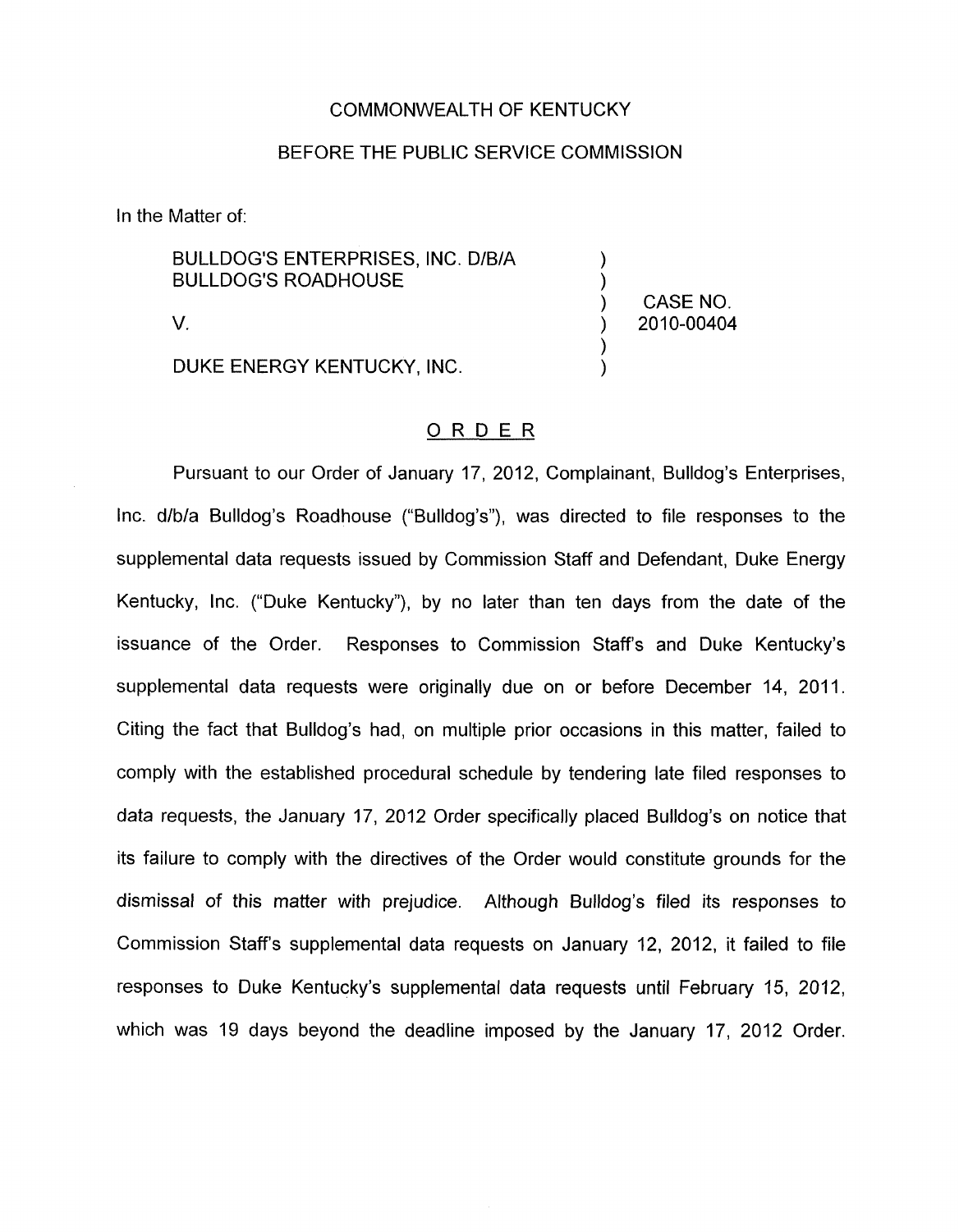Bulldog's filing was made without any explanation for the reason of the delay and without asking leave to allow it to file its responses outside of the mandated deadline.

Having reviewed the record and being otherwise sufficiently advised, the Commission finds that Bulldog's has failed to comply with the Commission's Orders on numerous occasions in this matter and that Bulldog's has failed to prosecute its case. We note that other than filing its complaint on October 15, 2010, over a period of almost 18 months, Bulldog's has made no effort to advance the prosecution of its case. On the contrary, Bulldog's multiple failures in this matter to comply with the Commission's scheduling orders have caused the procedural schedule to be revised and/or extended four times and resulted in an inordinate amount of time in delay. As a direct result of Bulldog's failures to comply with the procedural schedules, the January 17, 2012 Order set forth a specific deadline for Bulldog's to file its responses to the outstanding supplemental data requests and placed Bulldog's on direct notice that its failure to comply with the Order would constitute grounds for dismissal of this matter. Bulldog's failed to comply with the explicit mandates of the January 17, 2012 Order by not timely filing its responses to Duke Kentucky's supplemental data requests. Accordingly, the Commission finds that this matter should be dismissed with prejudice.

IT IS THEREFORE ORDERED that the instant complaint is dismissed with prejudice due to Bulldog's failure to prosecute the matter and Bulldog's failure to comply with the Commission's January 17, 2012 Order.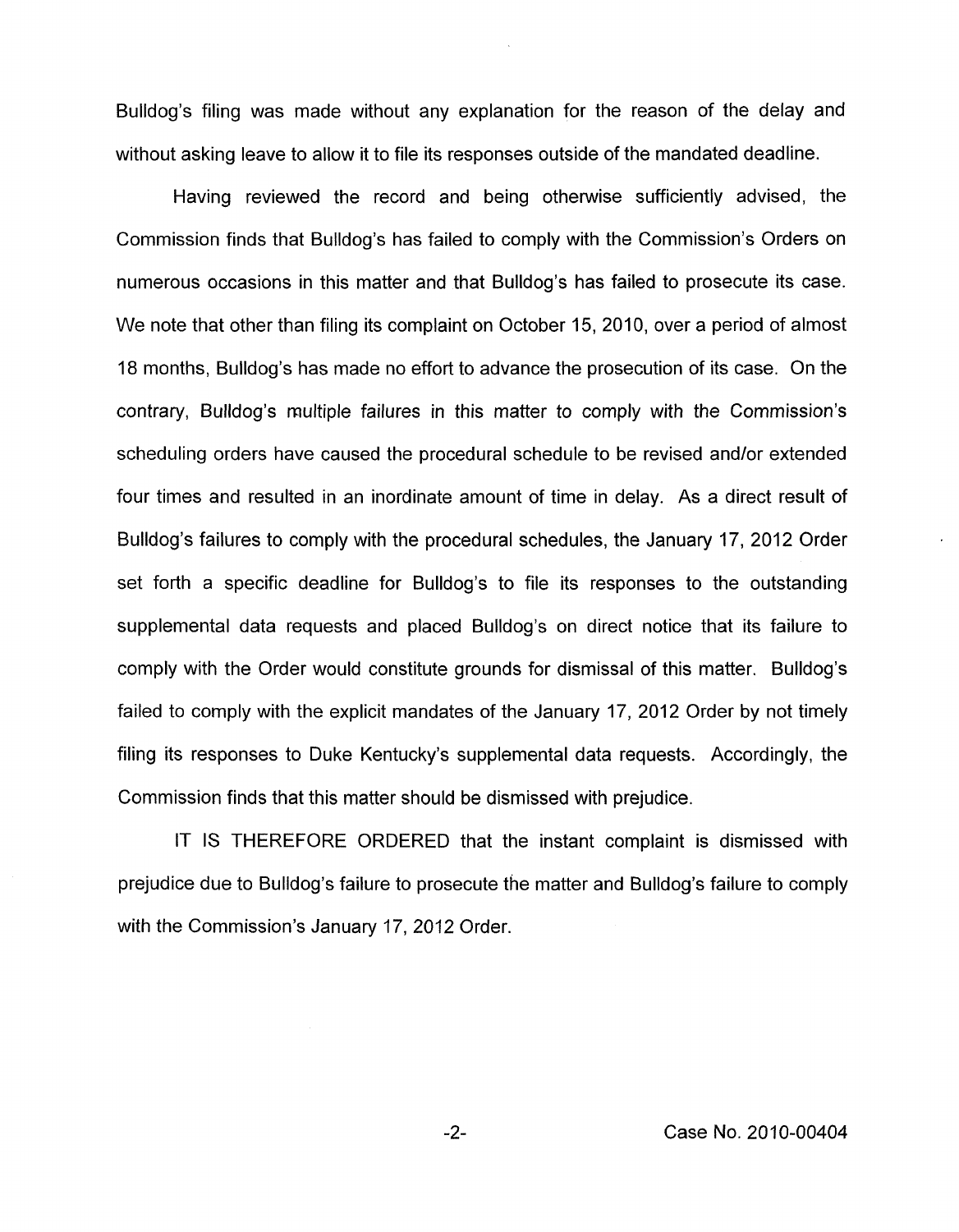By the Commission



ATTEST: Executive Director

Case No. 2010-00404